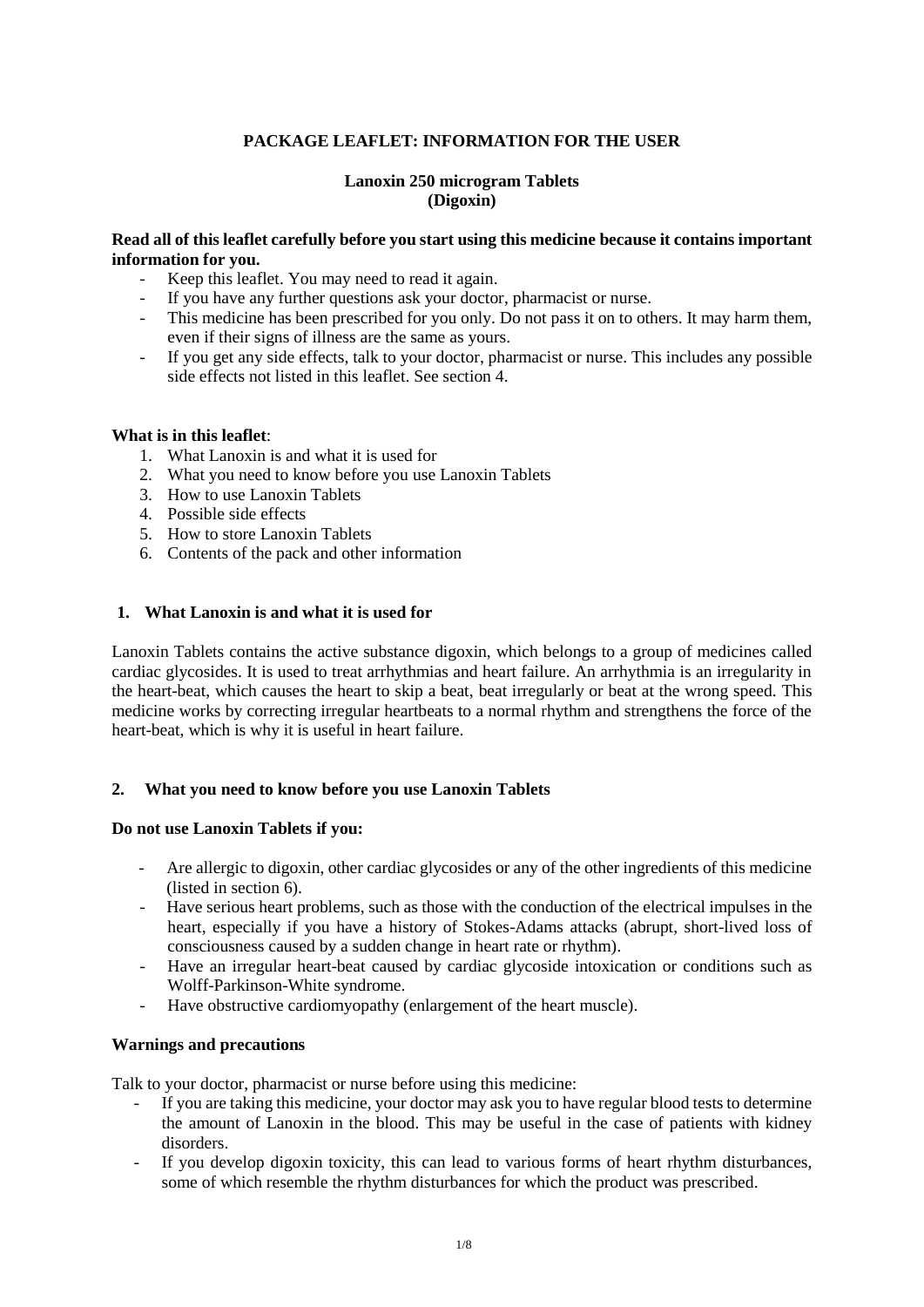- If you have abnormal heart rhythm (heart block) and you are taking this medicine, contact your doctor immediately if you feel one or more of the following symptoms: fainting, short-lasting loss of consciousness, dizziness or light-headedness, fatigue (tiredness), shortness of breath, chest pain, irregular heart-beat or confusion.
- If you have a sinoatrial disorder (a disorder in the conduction of electrical impulses in the heart such as Sick Sinus Syndrome), in some patients with a sinoatrial disorder this medicine can cause a slow and/or irregular heart-beat. Sometimes this will cause tiredness, weakness and dizziness and when your heartbeat is very slow you may faint.
- If you have recently suffered a heart attack.
- When heart failure occurs along with the collection of an abnormal protein in the heart tissue (cardiac amyloidosis), an alternative therapy may be prescribed by the doctor.
- If you have myocarditis (inflammation of the heart muscle) this may cause vasoconstriction (narrowing of the blood vessels) on rare occasions. Your doctor may prescribe you a different medicine.
- If you have Beri-beri disease (caused by a vitamin B1 deficiency).
- If you have constrictive pericarditis (inflammation of the sac which contains the heart).
- If you are taking diuretics (drugs which promote urine production and help reduce the amount of water in your body) with or without an ACE inhibitor (mainly used to treat high blood pressure), your doctor will prescribe a lower dose of Lanoxin. Do not stop taking Lanoxin without talking to your doctor.
- If you have a heart test called an ECG (electrocardiogram), tell the person doing the test that you are taking Lanoxin as it can affect the meaning of the results.
- If you have severe respiratory (lung) disease (as you may have an increased sensitivity to Lanoxin)
- If you have low levels of oxygen reaching certain parts of your body, low levels of potassium, abnormally low levels of magnesium or increased levels of calcium in your blood
- If you have thyroid disease (such as an under-active or over-active thyroid) as you might require changes in the dose of this medicine
- If you have malabsorption syndrome (you cannot absorb minerals from your food properly) or if you have ever had gastro-intestinal reconstruction surgery
- If you will receive electric shock treatment to correct an abnormal heart-beat.

# **Other medicines and Lanoxin Tablets**

Tell your doctor or pharmacist if you are taking, have recently taken or might take any other medicines. Taking several medicines can sometimes have harmful consequences or lead to unwanted interactions.

Sensitivity to Lanoxin can be increased by medicines which lower the level of potassium in the blood. These include:

- diuretics,
- lithium salts (antidepressants),
- corticosteroid based products,
- carbenoxolone (a product which strengthens the gastric mucosa).

The following medicines increase the level of Lanoxin in the blood, which can increase the risk of toxicity:

- certain products which affect the heart: amiodarone, flecainide, prazosin, propafenone, quinidine,
- canagliflozin (used to treat of type 2 diabetes mellitus),
- certain antibiotics: erythromycin, clarithromycin, tetracycline, gentamicin, trimethoprim,
- daclatasvir (used in combination with other medications to treat hepatitis C),
- flibanserin (used to treat low sexual desire in women who have not gone through menopause),
- isavuconazole (used to treat fungal infections),
- itraconazole (used to treat fungal infections),
- ivacaftor (used to treat cystic fibrosis),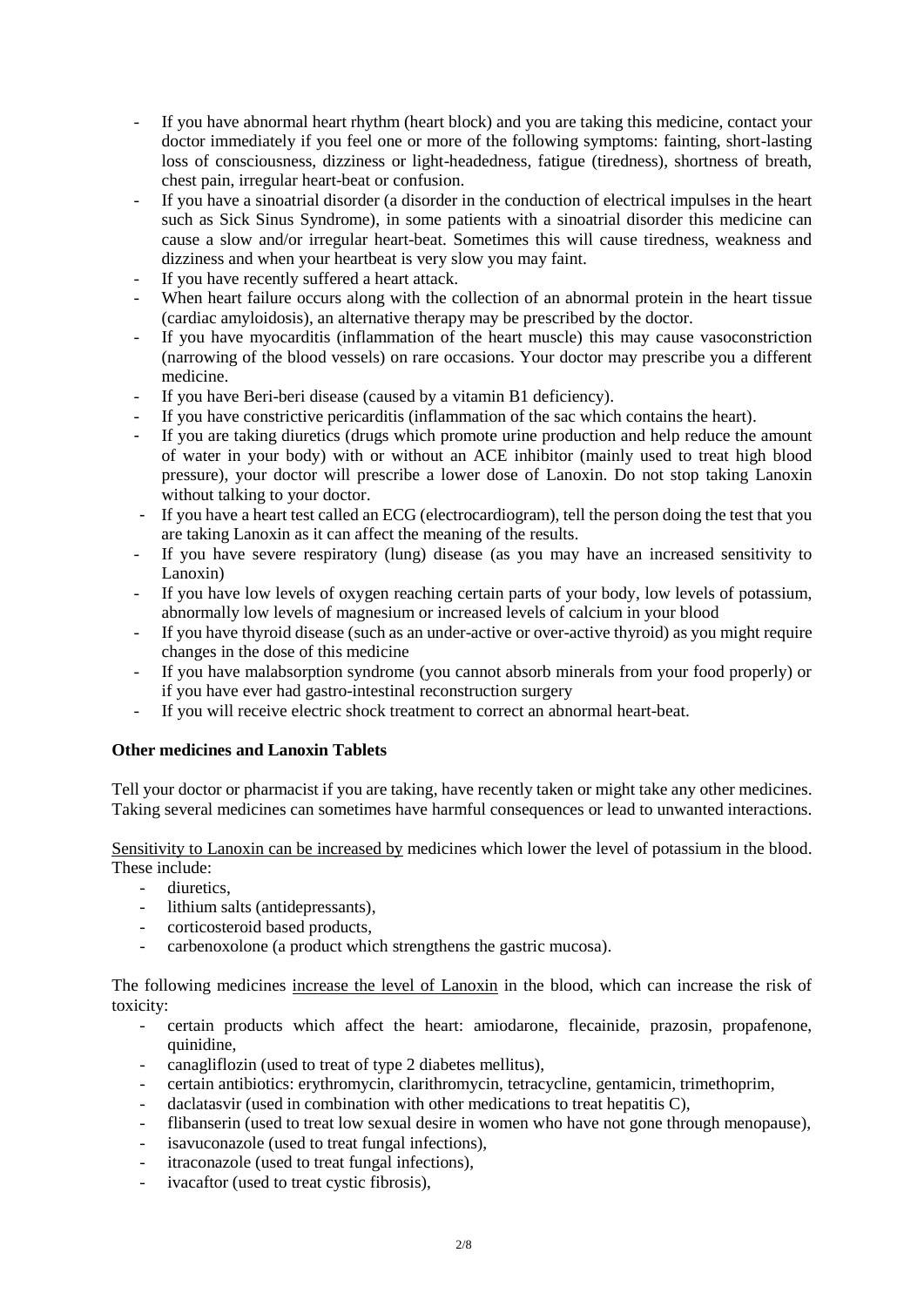- spironolactone (a drug which increases the amount of urine you produce),
- alprazolam (a sedative which may be used to treat anxiety),
- indomethacin (used to treat inflammation),
- quinine (may be used to prevent malaria infection),
- propantheline (used to prevent muscle spasms),
- mirabegron (used to treat overactive bladder that causes a sudden urge to urinate resulting in involuntary loss of urine),
- nefazodone (an antidepressant),
- atorvastatin (lowers blood cholesterol),
- cyclosporine (an immunosuppressant often used to prevent transplant rejection),
- epoprostenol (used to treat pulmonary arterial hypertension),
- tolvaptan (used to treat low blood sodium levels),
- conivaptan (used to treat low blood sodium levels),
- carvedilol (used to treat mild to severe congestive heart failure and high blood pressure),
- ritonavir (used to treat HIV infection and AIDS),
- taleprevir (used to treat hepatitis C infection),
- dronedarone (used to treat irregular heart-beat),
- ranolazine (used to treat chest pain),
- simeprevir (used in combination with other medications to treat hepatitis C),
- telmisartan (used to treat high blood pressure),
- lapatinib (used to treat breast cancer),
- ticagrelor (used to prevent heart attack or stroke),
- verapamil (used to treat high blood pressure),
- felodipine (used to treat high blood pressure),
- tiapamil (used to treat chest pain),
- vandetanib (used to treat certain cancers of the thyroid gland),
- velpatasvir (used in combination with other medications to treat hepatitis C),
- P-glycoprotein inhibitors.
- Venetoclax (used to treat patients with chronic lymphocytic leukaemia)
- Vemurafenib (used to treat adult patients with a type of cancer called melanoma)
- Proton pump inhibitors (PPIs) (used to relieve symptoms of acid reflux, or gastroesophageal reflux disease (GERD)

The following medicines may increase or have no effect on the levels of Lanoxin in the blood:

- nifedipine, diltiazem, angiotensin receptor blockers (ARBs) and ACE inhibitors (used to treat high blood pressure and congestive heart failure),
- non-steroidal anti-inflammatory drugs (NSAIDs) and cyclooxygenase-2 enzyme (COX-2) inhibitors (used to treat pain and inflammation).

If you have heart failure and are taking sennosides (increase the amount of stools you produce to help you have bowel movements) along with Lanoxin you may have a moderately increased risk of digoxin toxicity.

The following medicines reduce the level of Lanoxin in the blood:

- antacids (used to treat gastric acidity),
- some bulk-forming laxatives (increase the amount of stools you produce to help you have bowel movements),
- kaolin-pectin (used to treat diarrhoea),
- acarbose (used to treat some types of diabetes),
- certain antibiotics: neomycin, penicillamine, rifampicin,
- some cytostatic drugs (used as chemotherapy for cancer treatment),
- metoclopramide (a product for treating nausea and vomiting).
- sulfasalazine (a product to counteract inflammatory diseases of the intestine),
- adrenaline (used to treat severe allergic reactions),
- salbutamol (a product used to treat asthma),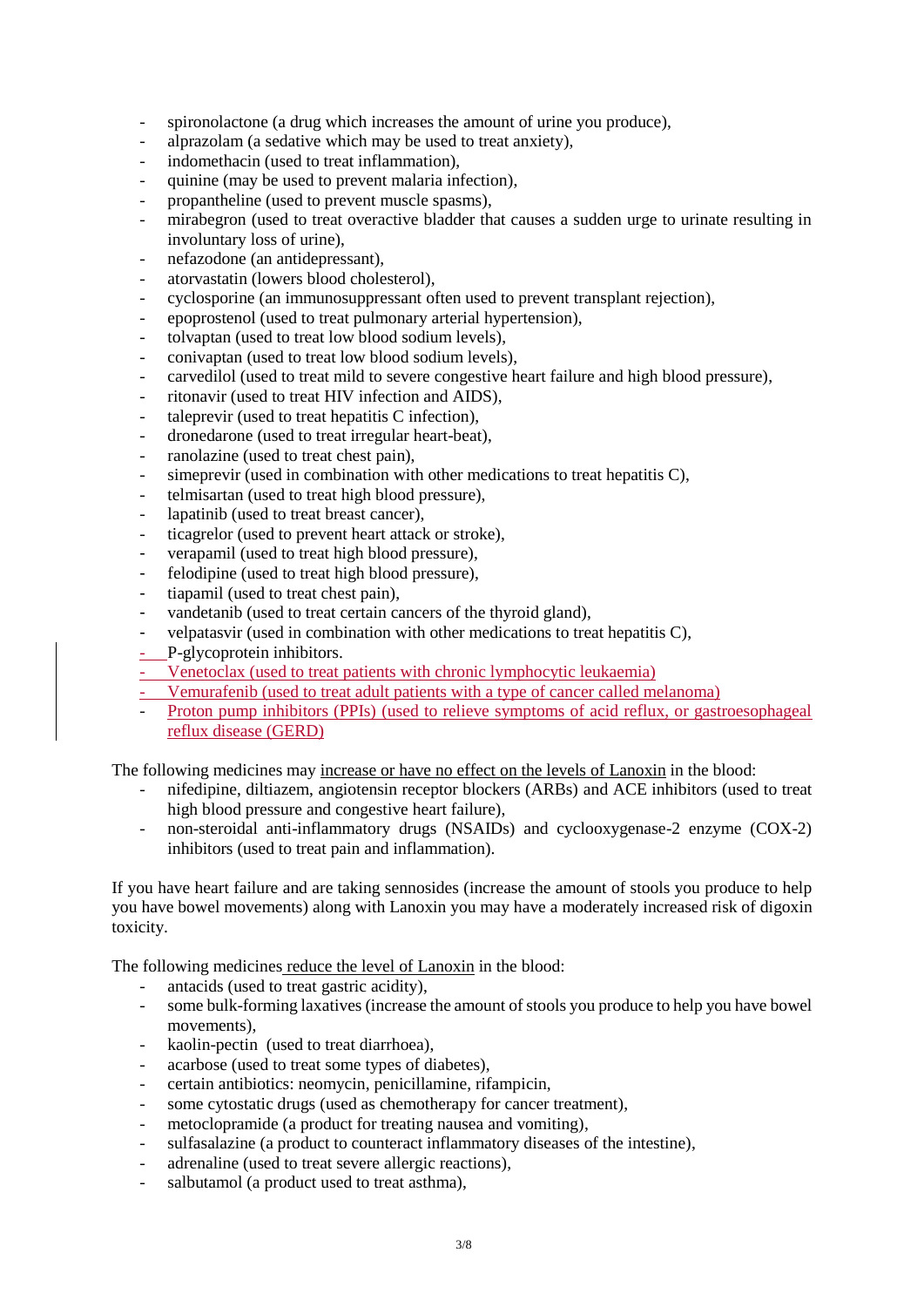- colestyramine (lowers blood cholesterol),
- phenytoin (used to treat epilepsy),
- St. John's wort (*Hypericum perforatum*) (used to treat depression),
- bupropion (used to treat depression),
- P-glycoprotein inducers,
- supplemental enteral nutrition (being fed by a feeding tube).

If you are taking Lanoxin along with the following medicines you may have an increased risk of irregular heart rhythm:

- intravenous calcium
- beta-blockers
- sympathomimetics (used to treat heart attack and low blood pressure),

If you are taking Lanoxin and suxamethonium (used to help muscle relaxation and treat short-term paralysis), you may have an increased risk of high potassium levels in the blood.

### **Lanoxin Tablets with food and drink**

This medicine may be taken on an empty stomach or with most meals. However, you should avoid taking Lanoxin tablets with foods that are high in fibre, also known as 'dietary fibre,' because the level of Lanoxin absorbed by the body can be reduced.

### **Pregnancy, breastfeeding and fertility**

#### Pregnancy

Your doctor will prescribe this medicine with caution during pregnancy.

You may require a higher dose of this medicine if you are pregnant.

This medicine could be given to the mother to treat abnormally high heart rate and congestive heart failure in the unborn child.

Side effects of Lanoxin treatment affecting the mother may also affect the unborn child.

### Breastfeeding

This medicine is excreted in breast milk, but in very small amounts. Therefore, this medicine can be used by women who are breast-feeding.

### Fertility

There is no information available on the effect of Lanoxin on fertility.

If you are pregnant or breast-feeding, think you may be pregnant or are planning to have a baby, ask your doctor or pharmacist for advice before taking this medicine.

### **Driving and using machines**

Since dizziness and blurred or yellow vision have been reported, you should exercise caution before driving a vehicle, using machinery or participating in dangerous activities.

### **Lanoxin tablets contain lactose**

Lanoxin tablets contain lactose (a sugar). If you have been told by your doctor that you have an intolerance to some sugars, contact your doctor before taking this medicinal product.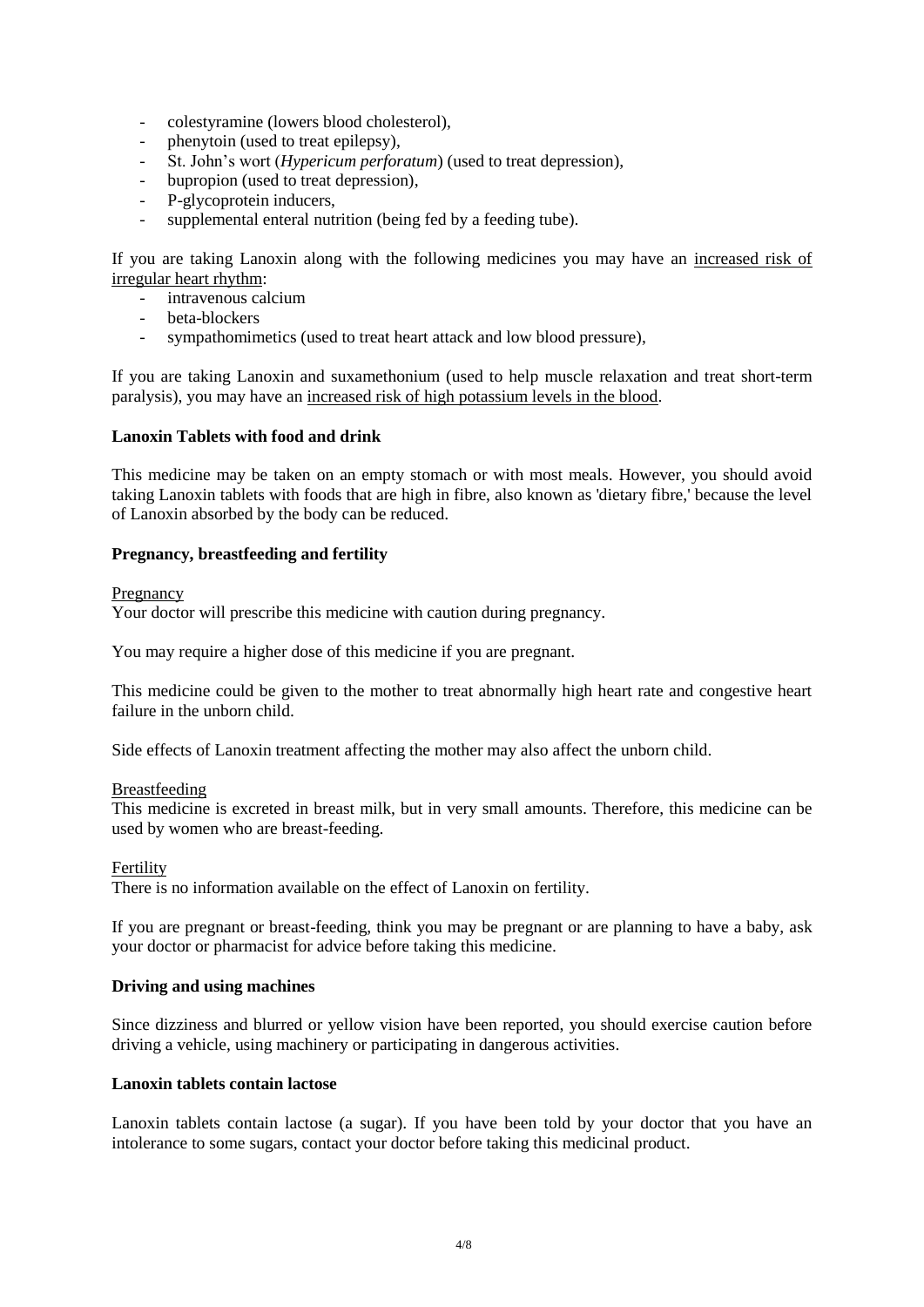# **3. How to take Lanoxin Tablets**

This medicine is available as a tablet taken orally.

Always use this medicine exactly as your doctor has told you. Check with your doctor if you are not sure.

Your doctor will have decided how much of this medicine is right for you:

- It depends on what heart problem you have and how serious it is
- It also depends on your age, weight and how well your kidneys work
- While you are taking this medicine, your doctor will take regular blood tests. This is to determine how you are responding to treatment.
- Your doctor will adjust your dose based on your blood test results and on how you are responding to treatment. This is why you must strictly adhere to the treatment course prescribed by your doctor.
- If you have taken another cardiac glycoside in the past 2 weeks, your doctor may prescribe a lower dose.
- If you feel that the effect of this medicine is too strong or too weak, talk to your doctor or pharmacist.

## Taking this medicine

You usually take this medicine in two stages:

Stage 1 - loading dose

The loading dose gets your Lanoxin levels up to the correct level quickly. You will either:

- take one large single dose and then begin your maintenance dose or
- take a smaller dose each day for a week and then begin your maintenance dose
- Stage 2 maintenance dose

After your loading dose you will take a much smaller dose every day, until your doctor tells you to stop.

### *Oral Administration*

### Adults and children over 10 years

- loading dose
	- Usually between 0.75 and 1.5 mg as a single dose
	- For some patients, this may be given in divided doses 6 hours apart
	- Alternatively, between 0.25 and 0.75 mg may be given each day for a week
- maintenance dose
	- Your doctor will decide this, depending on your response to Lanoxin
	- It is usually between  $0.125$  and  $0.25$  mg daily

### Children under 10 years

- loading dose
	- This is worked out using your child's weight
	- Usually between 0.025 and 0.045 mg per kg of body weight
	- This should be given in divided doses between 4 and 8 hours apart
- maintenance dose
	- The doctor will decide this, depending on your child's response to Lanoxin
	- It is usually a  $1/5$  (fifth) or a  $1/4$  (quarter) of the loading dose, to be taken daily

### Elderly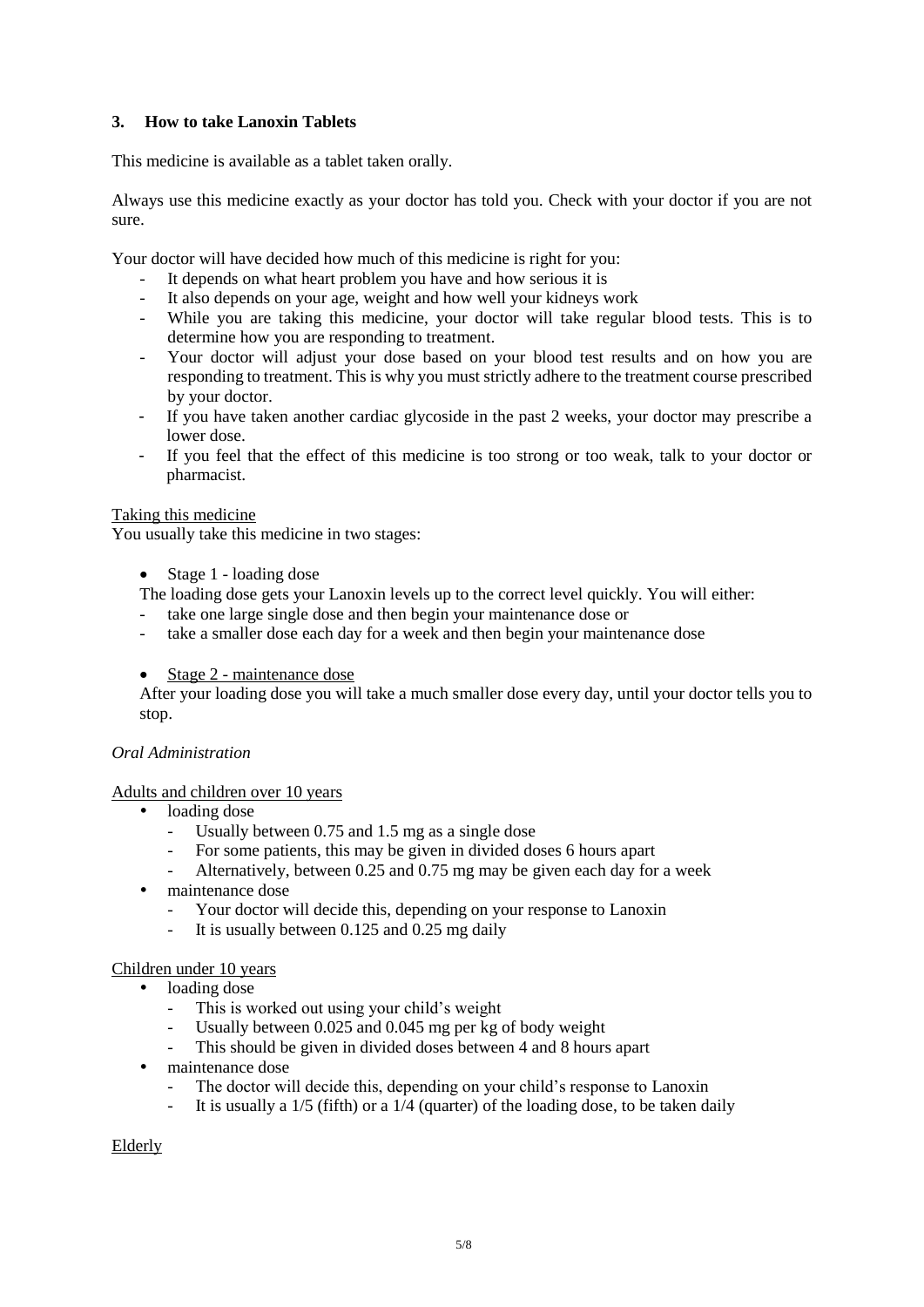Elderly people may be given a lower dose than the usual adult dose. This is because older people may have reduced kidney function. Your doctor will check the levels of Lanoxin in your blood and may change your dose if necessary.

### **If you use more Lanoxin Tablets than you should**

If you have taken too much of the Lanoxin tablets or a child has taken the medicine by accident, contact your doctor, hospital or poison centre to evaluate the risks and get more information.

The main symptoms of Lanoxin toxicity are heart rhythm disturbances and gastrointestinal symptoms which may happen before heart rhythm disturbances. Gastrointestinal symptoms include loss of appetite, nausea and vomiting. Other symptoms of Lanoxin toxicity include dizziness, fatigue, a general feeling of being unwell and various neurological disturbances including visual disturbances (more yellow-green than usual). The neurological and visual symptoms may persist even after other signs of toxicity have been resolved. In chronic toxicity, non-heart related symptoms, such as weakness and a general feeling of being unwell, may be the main symptoms.

#### **If you forget to use Lanoxin Tablets**

Do not take a double dose to make up for the forgotten dose.

#### **If you stop using Lanoxin Tablets**

Your doctor will tell you how long you should take Lanoxin. Do not stop your treatment early without consulting your doctor.

If you have any further questions on the use of this medicine, ask your doctor or pharmacist.

### **4. Possible side effects**

Like all medicines, this medicine can cause side effects, although not everybody gets them.

If you get any of the following, talk to your specialist doctor straight away or seek urgent medical advice:

Very rare (may affect up to 1 in 10,000 people)

- palpitations, chest pain, shortness of breath or sweating. These can be symptoms of a serious heart problem caused by new irregular heartbeats.

Other side effects may include:

Common (may affect up to 1 in 10 people)

- allergic reactions of the skin may occur (rash, urticaria)
- abnormal heart-beat
- nausea, vomiting, diarrhoea
- central nervous system disturbances such as dizziness
- visual disturbances (blurred or yellow vision)

#### Uncommon (may affect up to 1 in 100 people)

depression

### Very rare (may affect up to 1 in 10,000 people)

- decrease in blood platelets (symptoms include bruises and nose bleeds)
- loss of appetite (anorexia)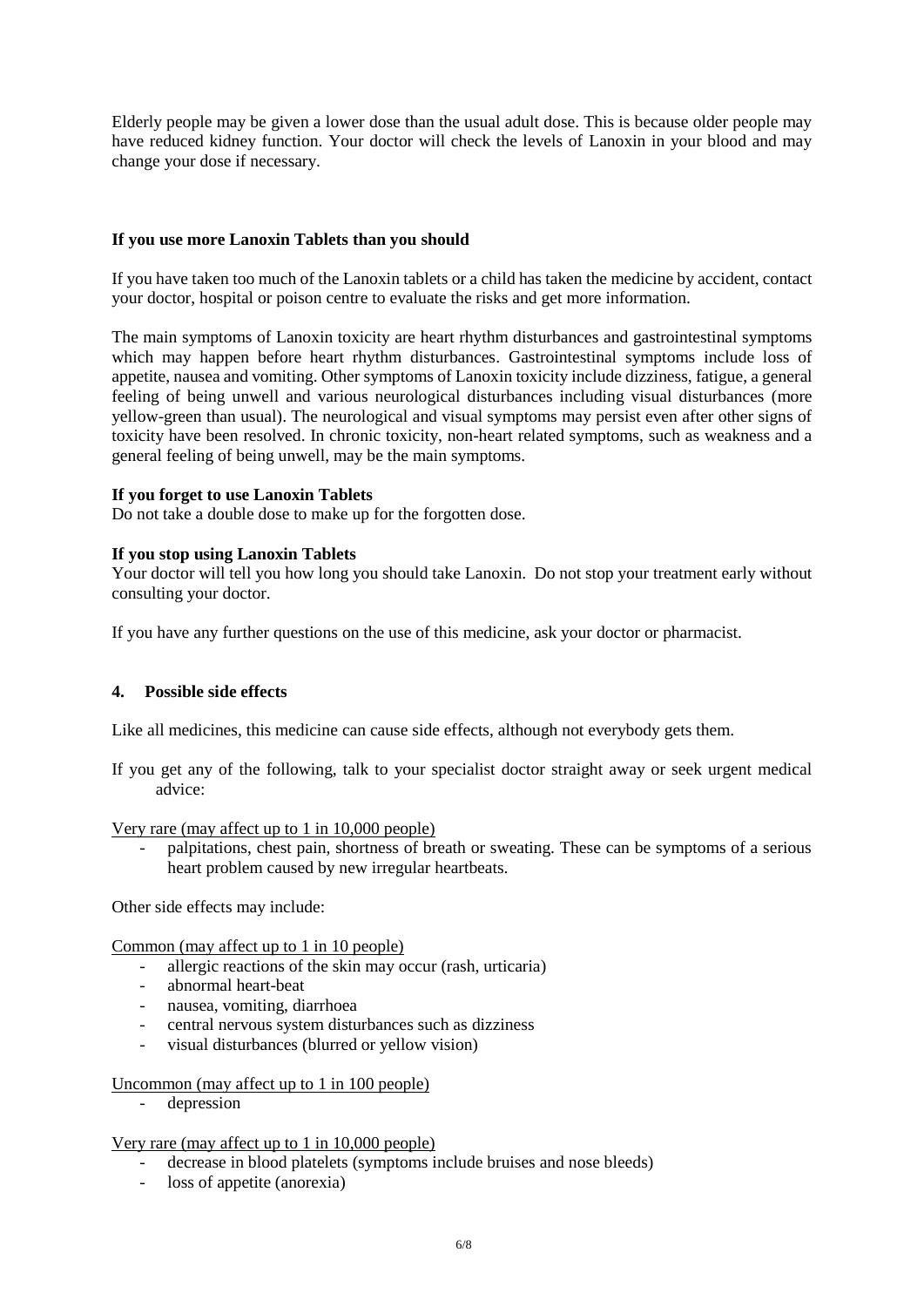- psychosis, apathy, confusion
- headache
- stomach pain caused by lack of blood supply or damage to your intestines (ischaemia and necrosis)
- enlarged breast tissue in men (gynaecomastia)
- lack of energy (fatigue), a general feeling of being unwell and weakness

## **Reporting of side effects**

If you get any side effects, talk to your doctor, pharmacist or nurse. This includes any possible side effects not listed in this leaflet. You can also report side effects directly via the national reporting system:

# **Ireland**

HPRA Pharmacovigilance Earlsfort Terrace IRL - Dublin 2 Tel: +353 1 6764971 Fax: +353 1 6762517 Website: [www.hpra.ie](http://www.hpra.ie/) e-mail: [medsafety@hpra.ie](mailto:medsafety@hpra.ie)

# **Malta**

ADR Reporting Website: [www.medicinesauthority.gov.mt/adrportal](http://www.medicinesauthority.gov.mt/adrportal)

By reporting side effects, you can help provide more information on the safety of medicine.

# **5. How to store Lanoxin Tablets**

Keep this medicine out of the sight and reach of children.

Do not use this medicine after the expiry date which is stated on the label or carton. The expiry date refers to the last day of that month.

Do not store above 25°C. Store in the original package protected from light.

Do not use this medicine if you notice any visible signs of deterioration.

Do not throw away any medicines via wastewater or household waste. Ask your pharmacist how to throw away medicines you no longer use. These measures will help protect the environment.

### **6. Contents of the pack and other information**

### **What Lanoxin Tablets contain**

Each Lanoxin 250 microgram Tablet contains 250 micrograms of the active substance digoxin. The other ingredients are lactose monohydrate, maize starch, modified maize starch, rice starch and magnesium stearate.

## **What Lanoxin Tablets look like and contents of the pack**

Lanoxin 250 microgram Tablets are white, round, biconvex tablets bisected and debossed "DO25" on the same side and plain on the other side.

Lanoxin 250 microgram Tablets are available in bottles containing 500 and 1000 tablets. Not all pack sizes may be marketed.

### **Marketing Authorisation Holder and Manufacturer**